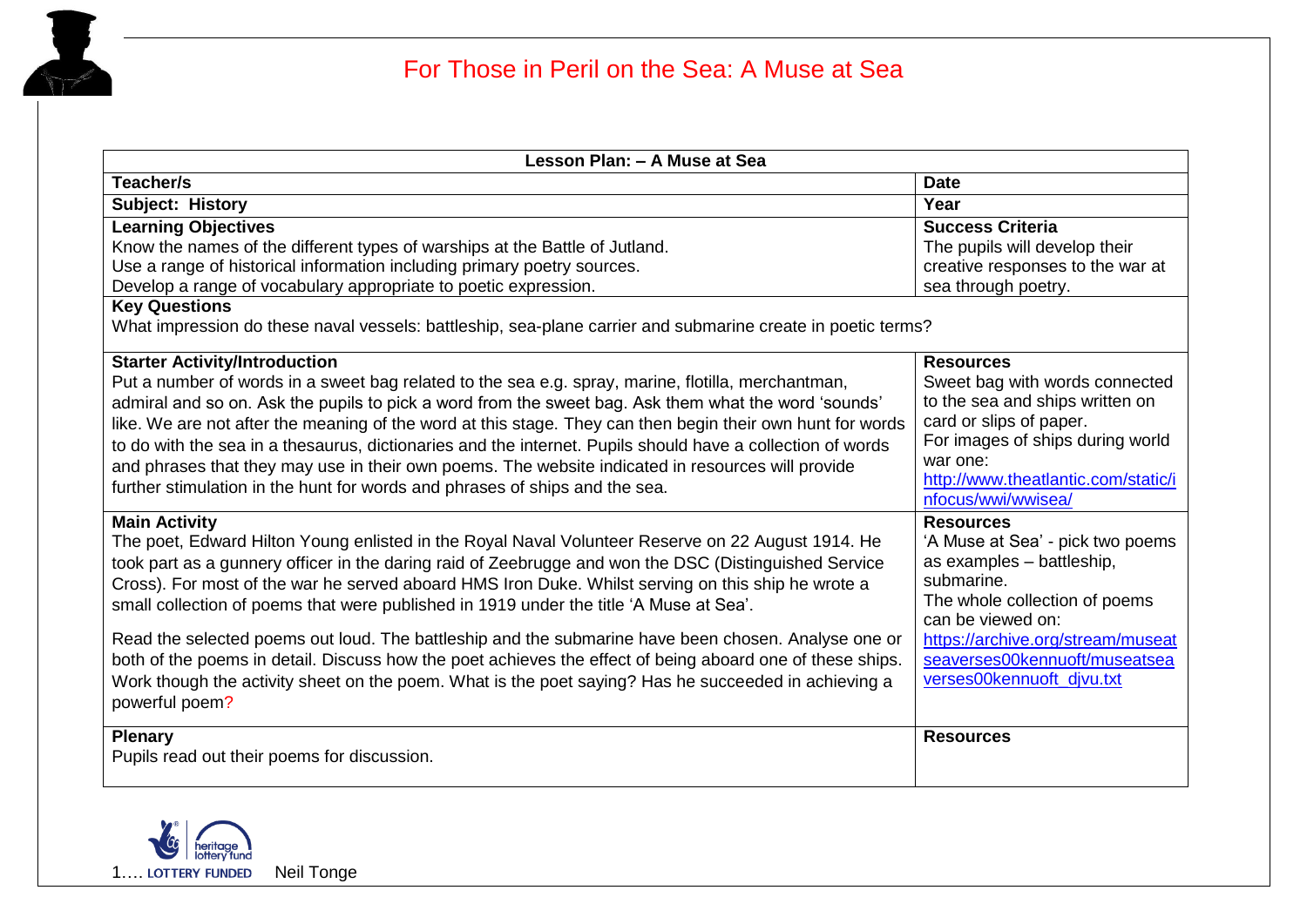



#### **Activities**

#### **Voices - The Battleship says**:

Read through the poem and listen to the SOUNDS of the words and phrases the poet, Hilton Young uses.

Battleships were fast ships and armed with many guns. Underline the words in the poem where the poet shows the speed at which they travel for

example 'weave our majestic maze'.

Find out what the phrase 'flaming blast of our breath' means? How does this give a sense of the power of the battleship?

What special words does the poet use in his poem, for example, what is a 'Gorgon'?

Are there any RHYMES in the poem? Why has the poet used them?

Are there any examples of ALLITERATION? Why have they been used?

Can you find examples of METAPHORES and SIMILES?

Write down as many words as you can think of to do with the crashing of waves and an endless sea for example 'green glass molten sea'.

My poem… The Battleship says…

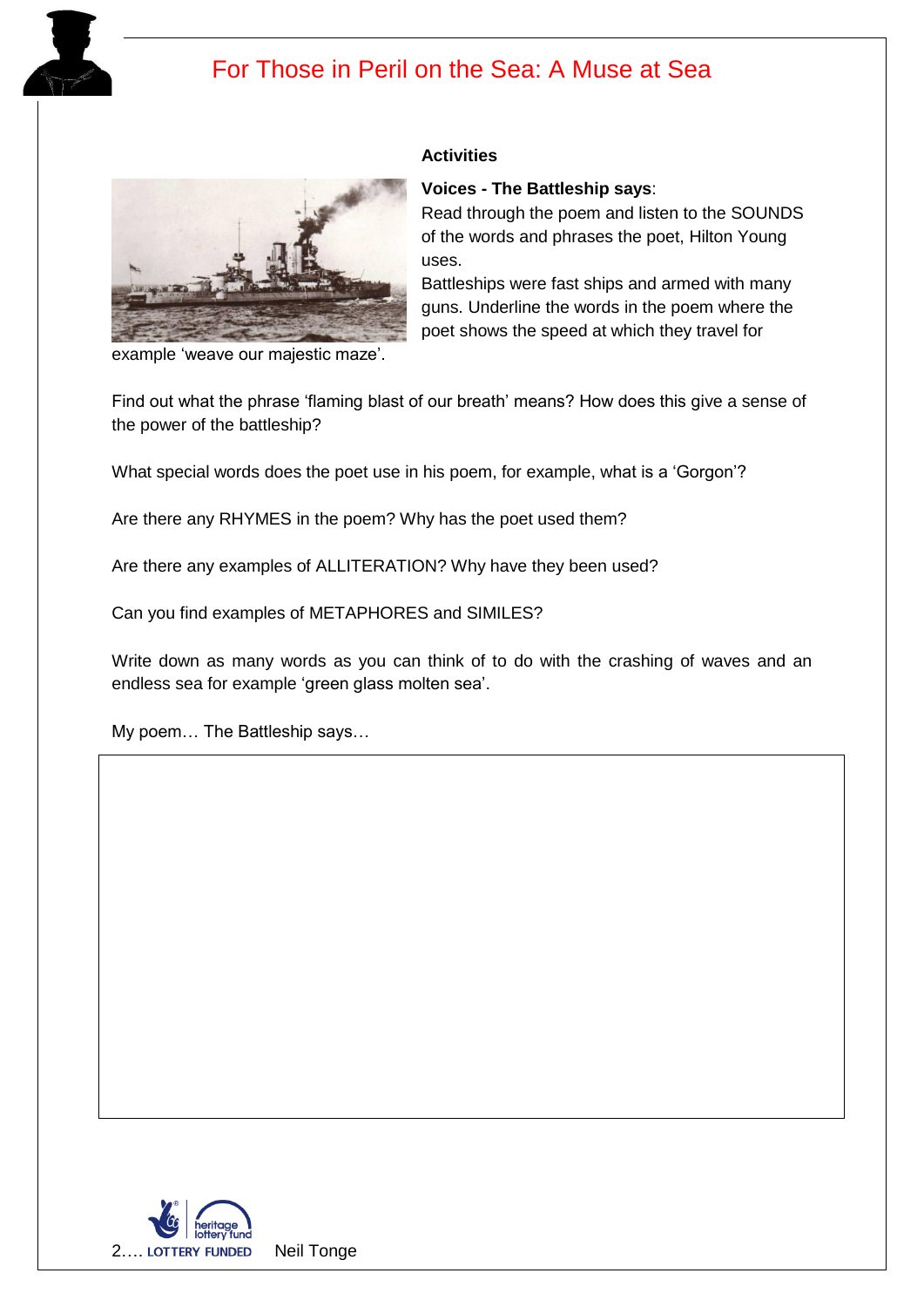



#### **Voices – The Submarine says:**

Underline the words and phrases that describe the submarine or those hunting for submarines for example 'beast' 'wolves'.

Why has the poet used these words to describe submarines?

Can you find an example of ALLITERATION? Why does the poet use this?

Think what might you FEEL if you were a crewman aboard a submarine deep under the sea? Write down words and phrases like: 'buried', 'lost', 'confined', 'suffocating'.

How would you FEEL when an enemy warship or a merchant ship came in sight ... 'excitement', 'fear' , 'like a hunter of the deep' ?

My poem – The Submarine Says: